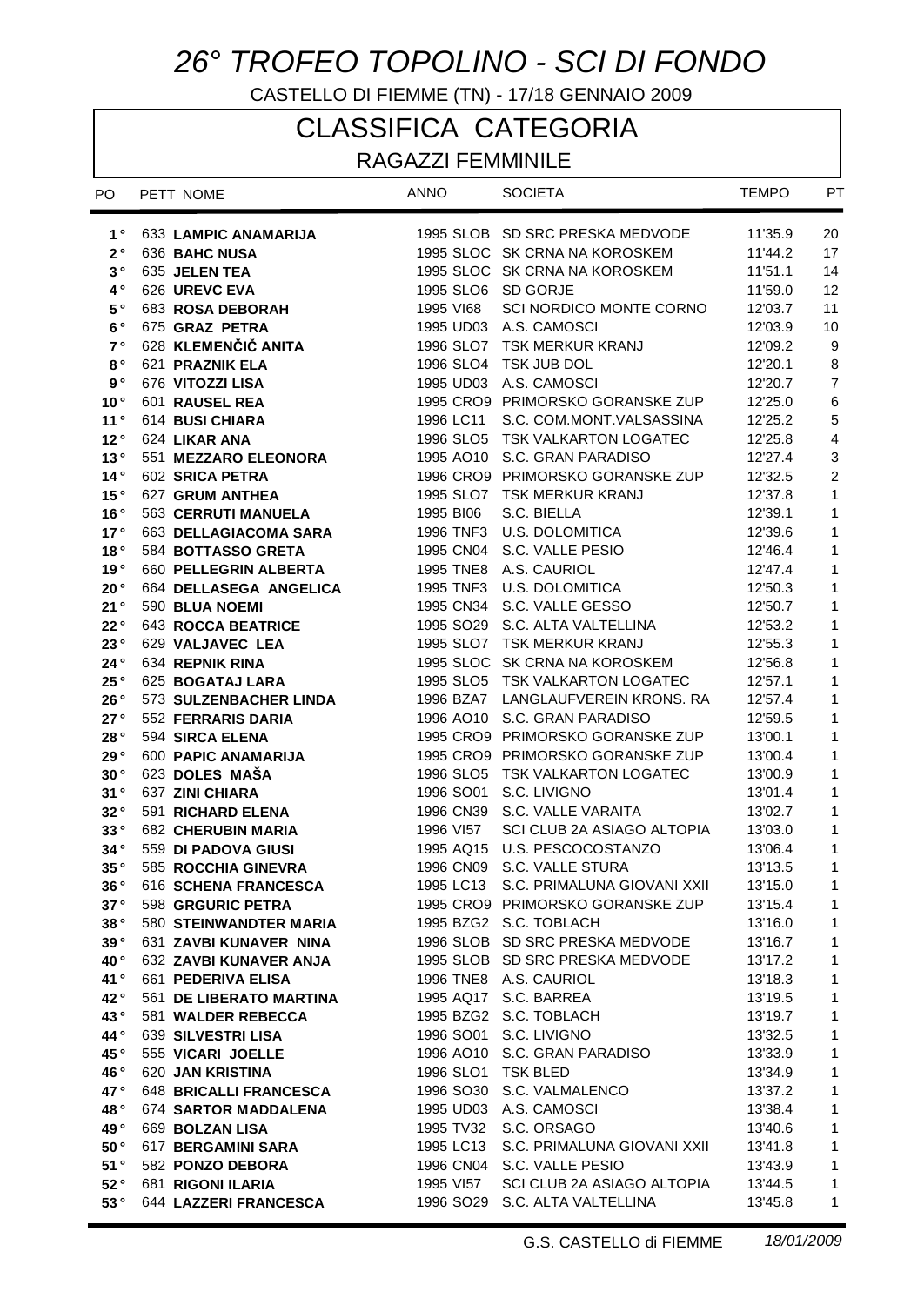#### POS PETT NOME ANNO SOCIETA AND SOCIETA

| 54°            | 583 SIRIGU MARTINA                 |                    | 1996 CN04 S.C. VALLE PESIO            | 13'48.3            | 1            |
|----------------|------------------------------------|--------------------|---------------------------------------|--------------------|--------------|
| 55°            | 577 RUNGGALDIER FLAVIA             |                    | 1995 BZF9 S.C. GARDENA RAIFFEISEN     | 13'50.2            | $\mathbf{1}$ |
| 56°            | 556 BATAILLON JOSIANNE             |                    | 1996 AO10 S.C. GRAN PARADISO          | 13'52.0            | $\mathbf{1}$ |
| 57°            | 615 DENTI ARISTEA                  |                    | 1995 LC13 S.C. PRIMALUNA GIOVANI XXII | 13'52.7            | $\mathbf{1}$ |
| 58°            | 640 GASPERI ERICA                  |                    | 1995 SO29 S.C. ALTA VALTELLINA        | 13'53.6            | $\mathbf{1}$ |
| 59°            | 595 CINDRIC ELENA                  |                    | 1995 CRO9 PRIMORSKO GORANSKE ZUP      | 13'57.8            | $\mathbf{1}$ |
| 60°            | <b>657 CASALI ALICE</b>            |                    | 1995 TN84 U.S. CARISOLO               | 13'58.4            | $\mathbf{1}$ |
| 61°            | 553 DELLA VALLE ELISABETTA         |                    | 1995 AO10 S.C. GRAN PARADISO          | 14'01.1            | $\mathbf{1}$ |
| 62°            | 671 BOLZAN ANNA                    |                    | 1995 TV32 S.C. ORSAGO                 | 14'02.6            | $\mathbf{1}$ |
| 63°            | 647 LANFRANCHI ELENA               |                    | 1996 SO29 S.C. ALTA VALTELLINA        | 14'04.4            | $\mathbf{1}$ |
| 64°            | 565 DIMOVA MIRENA                  |                    | 1995 BULG FED. BULGARA                | 14'06.6            | $\mathbf{1}$ |
| 65°            | <b>589 SOMA' CATERINA</b>          |                    | 1995 CN24 S.C. VALLE ELLERO           | 14'07.3            | $\mathbf{1}$ |
| 66°            | 658 NONES VERONICA                 |                    | 1996 TNC9 G.S. CASTELLO               |                    | $\mathbf{1}$ |
|                |                                    |                    |                                       | 14'07.6            |              |
| 67°            | 679 MÜLLER SERENA                  |                    | 1996 UD45 S.C. WEISSENFELS            | 14'12.6            | $\mathbf{1}$ |
| 68°            | 653 DAPRA' ELISA                   |                    | 1995 TN81 S.C. RABBI                  | 14'17.2            | $\mathbf{1}$ |
| 69°            | 622 KOS TEA                        |                    | 1995 SLO4 TSK JUB DOL                 | 14'19.2            | $\mathbf{1}$ |
| 70°            | 554 ANSELMET STEPHANIE             |                    | 1996 AO10 S.C. GRAN PARADISO          | 14'21.8            | $\mathbf{1}$ |
| 71°            | 604 PIRC KATARINA                  |                    | 1996 CRO9 PRIMORSKO GORANSKE ZUP      | 14'29.2            | $\mathbf{1}$ |
| 72°            | 588 BONELLI ELISA                  |                    | 1996 CN24 S.C. VALLE ELLERO           | 14'30.1            | $\mathbf{1}$ |
| 73°            | 586 FANESI RACHELE                 |                    | 1996 CN09 S.C. VALLE STURA            | 14'34.7            | $\mathbf{1}$ |
| 74°            | 597 LJUBICIC TEA                   |                    | 1996 CRO9 PRIMORSKO GORANSKE ZUP      | 14'36.9            | $\mathbf{1}$ |
| 75°            | 596 BLAZINIC NIKA                  |                    | 1996 CRO9 PRIMORSKO GORANSKE ZUP      | 14'38.2            | $\mathbf{1}$ |
| 76°            | 579 RUNGGALDIER CARMN              |                    | 1995 BZF9 S.C. GARDENA RAIFFEISEN     | 14'39.0            | $\mathbf{1}$ |
| 77°            | 607 PRADO PILAR                    |                    | 1996 ESP1 FED. SPAGNOLA FEDI          | 14'39.5            | $\mathbf{1}$ |
| 78°            | 576 KOSTNER VALENTINA              |                    | 1995 BZF9 S.C. GARDENA RAIFFEISEN     | 14'41.5            | $\mathbf{1}$ |
| 79°            | <b>680 VALENTE MARIA NIVES</b>     | 1996 VI57          | SCI CLUB 2A ASIAGO ALTOPIA            | 14'41.8            | $\mathbf{1}$ |
| 80°            | 599 DAMIC MANUELA                  |                    | 1996 CRO9 PRIMORSKO GORANSKE ZUP      | 14'43.4            | $\mathbf{1}$ |
| 81°            | 610 CESTER MARTA                   |                    | 1995 ESP1 FED. SPAGNOLA FEDI          | 14'43.8            | $\mathbf{1}$ |
| 82°            | 566 ANTONOVA MARTA                 |                    | 1995 BULG FED. BULGARA                | 14'46.1            | $\mathbf{1}$ |
| 83°            | 672 POLESEL MARTA                  |                    | 1995 TV32 S.C. ORSAGO                 | 14'47.1            | $\mathbf{1}$ |
| 84°            | 642 RAINOLTER ILARIA               |                    | 1996 SO29 S.C. ALTA VALTELLINA        | 14'47.7            | $\mathbf{1}$ |
| 85°            | <b>568 FABI MAGDALENA</b>          |                    | 1995 BZ36 S.C. SESVENNA VOLKSBANK     | 15'06.5            | $\mathbf{1}$ |
| 86°            | 649 DEFRANCESCO ILENIA             |                    | 1996 TN19 U.S. CERMIS MASI CAVALESE   | 15'07.5            | $\mathbf{1}$ |
| 87°            | <b>641 COMPAGNONI JAEL</b>         |                    | 1995 SO29 S.C. ALTA VALTELLINA        | 15'07.7            | $\mathbf{1}$ |
| 88°            | 603 PAPONJA IVA                    |                    | 1996 CRO9 PRIMORSKO GORANSKE ZUP      | 15'09.5            | $\mathbf{1}$ |
| 89°            | 592 STARCEVIC IVANA                |                    | 1995 CRO9 PRIMORSKO GORANSKE ZUP      | 15'14.7            | $\mathbf{1}$ |
| 90°            | <b>567 PRIMISSER KAROLINA</b>      |                    | 1996 BZ17 ASV.PRAD/RAIFFEISEN/WERB    | 15'15.2            | $\mathbf{1}$ |
| 91°            | 609 JAQUET LORENA                  |                    | 1996 ESP1 FED. SPAGNOLA FEDI          | 15'16.2            | $\mathbf{1}$ |
| 92°            | 670 ROVEREDO VALENTINA             |                    | 1996 TV32 S.C. ORSAGO                 | 15'21.6            | 1            |
| 93 $^{\circ}$  | 613 KESIDOU KATERINA               |                    | 1995 GRE1 FED.HELLENICA GRECIA        | 15'30.1            | 1            |
| 94°            | 666 SCATA' COSTANZA                |                    | 1996 TO81 S.C. VALCHISONE CAMILLO P   | 15'32.0            | 1            |
| 95 $^{\circ}$  | 619 ZUPAN NEZA                     | 1996 SLO1 TSK BLED |                                       | 15'32.3            | 1            |
| 96 $^{\circ}$  | 575 PITSCHEIDER MIRJAM             |                    | 1995 BZF9 S.C. GARDENA RAIFFEISEN     | 15'55.5            | 1            |
| 97°            | <b>564 BONESIO TERZET MICHELLE</b> | 1996 BI06          | S.C. BIELLA                           | 16'02.6            | 1            |
| 98 $^{\circ}$  | <b>645 COMPAGNONI LAILA</b>        |                    | 1995 SO29 S.C. ALTA VALTELLINA        | 16'05.4            | 1            |
| 99°            |                                    |                    | 1996 CRO9 PRIMORSKO GORANSKE ZUP      |                    |              |
|                | 605 STIMAC ANA                     |                    | 1996 CRO9 PRIMORSKO GORANSKE ZUP      | 16'08.3<br>16'09.4 | 1            |
| 100°           | 593 RADOSEVIC LORENA               |                    |                                       |                    | 1            |
| 101°           | 667 MARTA ANNA                     |                    | 1996 TO81 S.C. VALCHISONE CAMILLO P   | 16'09.6            | 1            |
| 102°           | 662 CAPOVILLA GIADA                |                    | 1996 TNF1 POLISPORTIVA MOLINA         | 16'10.4            | 1            |
| 103°           | 668 MARTA SARA                     |                    | 1996 TO81 S.C. VALCHISONE CAMILLO P   | 16'15.1            | 1            |
| 104°           | 618 BONALDI CLARA                  |                    | 1995 MO10 S.C. PIANDELAGOTTI          | 16'19.9            | 1            |
| 105°           | 638 BORMOLINI GIULIA               |                    | 1996 SO01 S.C. LIVIGNO                | 16'36.4            | 1            |
| 106 $^{\circ}$ | 665 BARUS VALERIA                  |                    | 1995 TO44 S.C. PRALI VALGERMANASCA    | 16'39.0            | 1            |
| 107°           | 557 DI VITO NOEMI                  | 1995 AQ05 S.C. OPI |                                       | 16'56.4            | 1            |
| 108°           | 572 MURER VERENA                   |                    | 1996 BZA2 SCI CLUB SAN MICHELE APPIA  | 16'56.6            | 1            |
| 109°           | 612 ARMENDARIZ AINHOA              |                    | 1996 ESP1 FED. SPAGNOLA FEDI          | 17'00.8            | 1            |
| 110°           | 678 LO PROTO VIVIANA               |                    | 1995 UD03 A.S. CAMOSCI                | 17'04.8            | 1            |
| 111°           | 562 TRELLA ESTERINA                |                    | 1996 AQ17 S.C. BARREA                 | 17'06.7            | 1            |
| 112°           | 654 ZANELLA ALICE                  |                    | 1996 TN81 S.C. RABBI                  | 17'26.6            | 1            |
| 113°           | 656 VALORZ SILVIA                  |                    | 1996 TN81 S.C. RABBI                  | 17'27.1            | 1            |
| 114°           | 578 STUFFLESSER VALERIA            |                    | 1996 BZF9 S.C. GARDENA RAIFFEISEN     | 17'30.9            | 1            |
|                |                                    |                    |                                       |                    |              |